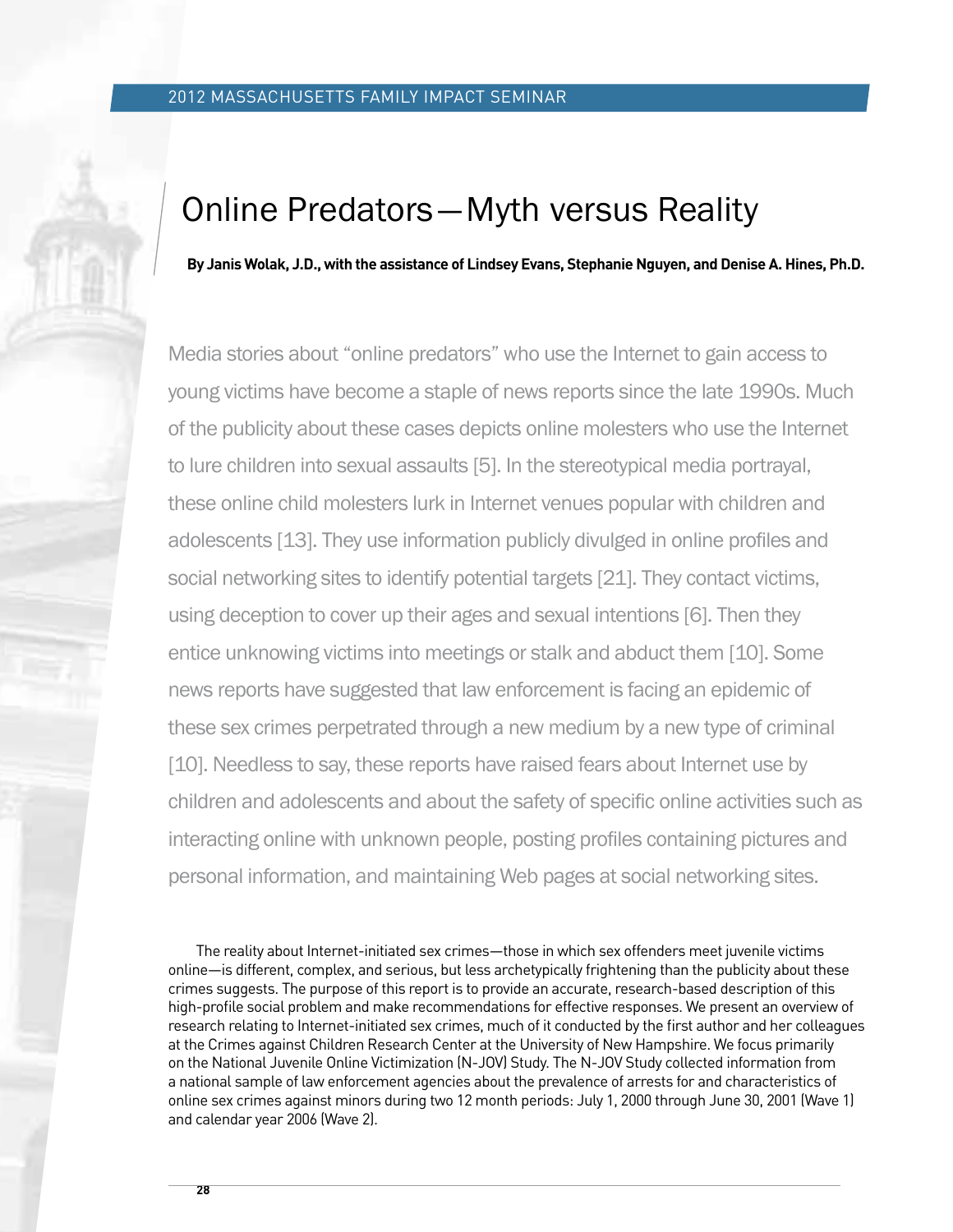Overall, our research [35-39] about Internet-initiated sex crimes indicates that the stereotype of the Internet "predator" is largely inaccurate. Most Internet-initiated sex crimes involve adult men who use the Internet to meet and seduce young adolescents into sexual encounters. Most such offenders are charged with crimes, such as statutory rape, that involve nonforcible sexual activity with victims who are too young to consent to sexual intercourse with adults. The statistics suggest that Internet-initiated sex crimes account for a salient, but small proportion of all statutory rape offenses and a relatively low number of the sexual offenses committed against minors overall. Specifically, crime report data suggest that 25% of the sex crimes committed against minors and reported to police involve statutory rape [33]. Online relationships accounted for about 7% of arrests for statutory rape in 2000, and arrests of online predators in 2006 constituted about 1% of all arrests for sex crimes committed against children and youth [38].

## **Profiles of a Relationship Initiated by an Online Sexual Predator**

 Online child molesters use online communications to establish trust and confidence in their victims, who typically are adolescents, by introducing talk of sex, and then arranging to meet youth in person for sexual encounters [38]. In 89% of cases with face-to-face meetings, offenders had sexual intercourse, oral sex, or another form of penetrative sex with victims. Only 5% of meetings involved violent offenses, mostly rape or attempted rape, while 16% involved coercion (i.e., victim was pressured into having sex or doing sexual things that they did not want to do), not all of which happened during the first meeting [38].

 Some victims (40%) who attended face-to-face meetings were given illegal drugs or alcohol, exposed to adult or child pornography (23% and 15%, respectively), or photographed in sexual poses (21%). A few cases (3%) involved brief abductions that happened in the course of sexual assaults, and 29% of victims who attended face-to-face meetings with offenders were reported missing to police. Investigators described 24% of victims involved in face-to-face meetings as runaways. Another 5% who were reported missing had lied about their whereabouts to their parents, often claiming to be spending a night or a weekend with a friend [38].

 Most offenders took time to develop relationships with victims. Investigators described victims in half of the cases as being in love with or having feelings of close friendship toward offenders. Sixty-four percent communicated online with victims for more than one month prior to meeting the victim; 79% had telephone conversations; 48% sent pictures online to victims; and 47% sent or offered gifts or money. Gifts ranged from small tokens like jewelry and teddy bears to items like clothing, cell phones, and digital cameras [38].

 Because some youth victims feel love and allegiance toward offenders, they may also feel victimized by authorities and parents and may blame them for any stigma or embarrassment they experience. They may also not wish to cooperate with law enforcement or mental health providers [37].

 Nonetheless, romantic and sexual involvements with adults during early and mid-adolescence are associated with a range of negative outcomes [14, 24] and may result in neglect of other important developmental tasks, such as academic performance [40]. Research has linked high teen pregnancy rates to youth who have sex with older partners [7, 8]. Young adolescents with older partners also have high rates of coerced intercourse [19]. Finally, early sexual activity itself is related to a variety of risk behaviors, from unprotected sex with multiple partners to substance abuse and delinquency [27, 40]. These bode ill for youth in terms of mental health and academic achievement [40].

 Furthermore, the trauma of some may be compounded by an awareness that sexual pictures of themselves may be circulating online, if they complied with perpetrators' requests to send or have provocative pictures taken of them [36].

 In the next section, we outline two case examples that provide a window into the profiles of these types of relationships initiated by online sexual predators.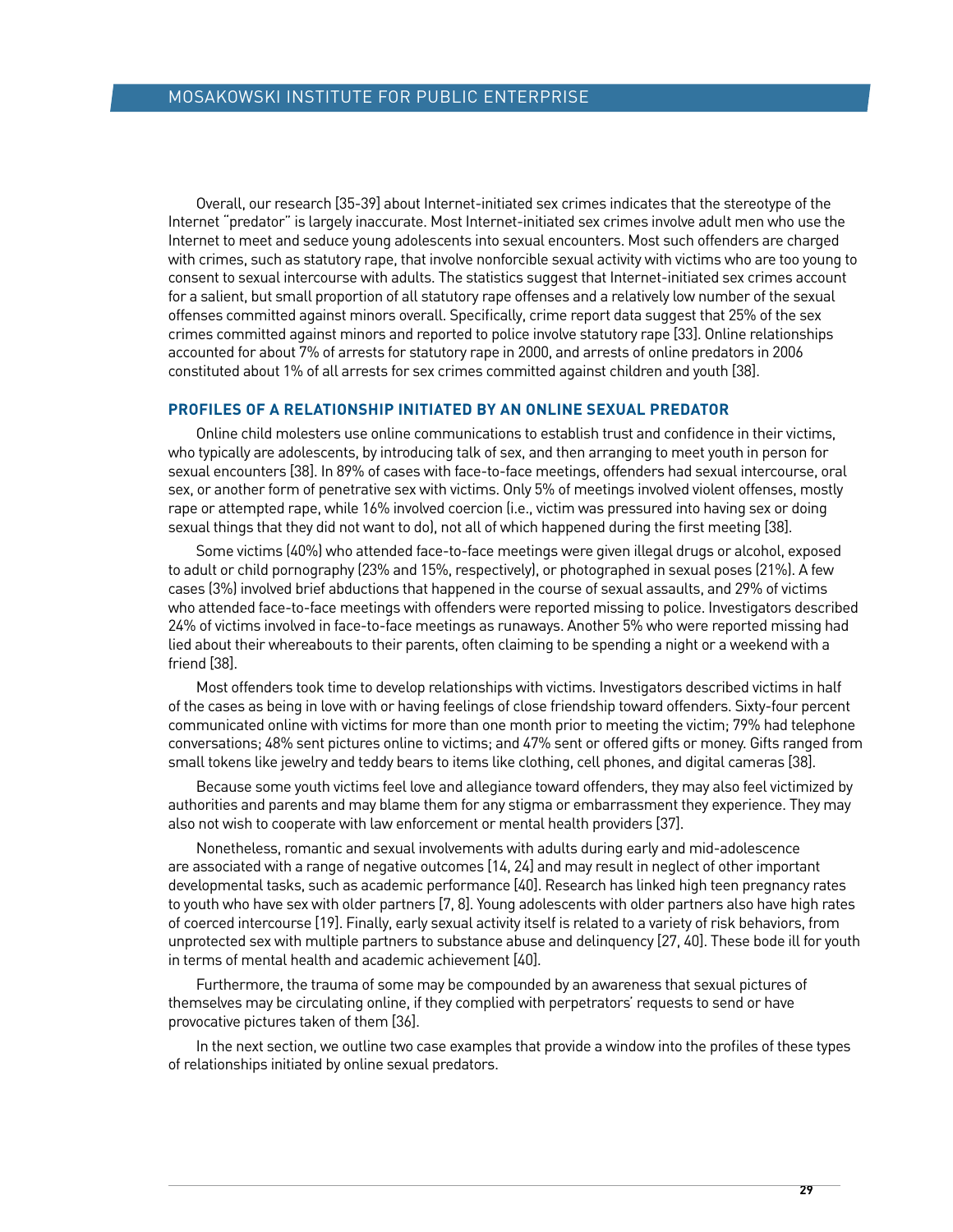#### **Crimes by Online Predators: Case Examples**

**Case #1.** Police in a West Coast state found child pornography in the possession of the 22-year-old offender. The offender, who was from a Northeastern state, confessed to befriending a 13-year-old local boy online, travelling to the West Coast, and meeting him for sex. Prior to the meeting, the offender and victim had corresponded online for about six months. The offender had sent the victim nude images via webcam and e-mail and they had called and texted each other hundreds of times. When they met for sex, the offender took graphic pictures of the encounter. The victim believed he was in love with the offender. He lived alone with his father and was struggling to fit in and come to terms with being gay. The offender possessed large quantities of child pornography that he had downloaded from the Internet. He was sentenced to 10 years in prison [38].

**Case #2.** A 24-year-old man met a 14-year-old girl at a social networking site. He claimed to be 19. Their online conversation became romantic and sexual, and the victim believed she was in love. They met several times for sex over a period of weeks. The offender took nude pictures of the victim and gave her alcohol and drugs. Her mother and stepfather found out and reported the crime to the police. The victim was lonely, had issues with drugs and alcohol, and problems at school and with her parents. She had posted provocative pictures of herself on her social networking site. She had met other men online and had sex with them. The offender was a suspect in another online enticement case. He was found guilty but had not been sentenced at time of the interview [38].

### **Are Internet-Initiated Sex Crimes Increasing?**



 Figure 1 presents information on the change over time in online predator arrests between our two survey years of 2000 **Figure 1. Online predator arrests from 2000 to 2006** and 2006.



 As shown, arrests for Internet-initiated sex crimes against children increased 21% in that time period [38]. However, it is important to note that between 2000 and 2006, the percentage of U.S. youth Internet users ages 12-17 also increased from 73% to 93% [17, 18]. Moreover, between 2000 and 2006, there was a 381% increase in arrests of offenders who solicited undercover investigators posing as youth; in fact, in 2006, of those arrested for soliciting online, 87% solicited undercover investigators and 13% solicited youth [38].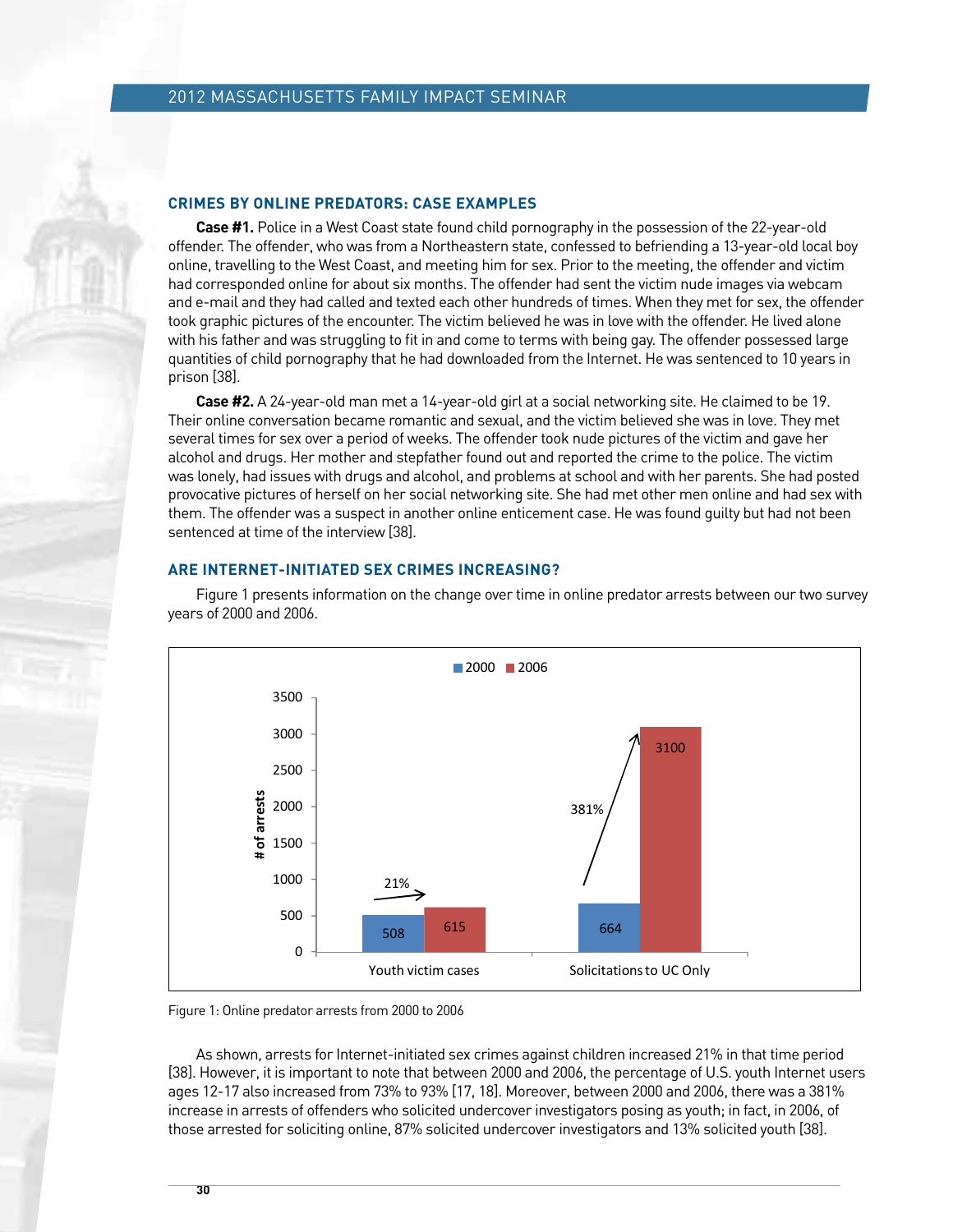Thus, although arrests of online predators are increasing, the facts do not suggest that the Internet is facilitating an epidemic of sex crimes against youth. Rather, increasing arrests for online predation probably reflect increasing rates of youth Internet use, a migration of crime from offline to online venues, and the growth of law enforcement activity against online crimes. In addition, the nature of crimes in which sex offenders used the Internet to meet and victimize youth changed little between 2000 and 2006 [38], despite the advent of social networking sites, as shown by Figure 2.



Figure 2: Characteristics of crimes committed by online predators, 2000 to 2006

## **Who is At Risk for Victimization?**

 Almost all victims of Internet-initiated sex crimes were 13 to 17 years old. About half were 13 or 14 years old [36]. This age profile is different from conventional offline child molestation which includes a large proportion of victims younger than age 12 [11, 29].

 Although online molesters take advantage of developmentally normal adolescent interests in romance and sex, some youth characteristics and online activities increase the likelihood that youth will receive online sexual solicitations, which in some cases lead to sexual victimization. These characteristics and online activities include boys who are gay or questioning their sexual orientations; youth with histories of sexual or physical abuse, or other troubled youth; youth with poor relationships with their parents; and youth who frequent chatrooms, talk online to unknown people about sex, or engage in patterns of risky off- or online behavior [36].

**Boys who are gay or questioning.** When boys are victims of Internet-initiated sex crimes, virtually all of their offenders are male [36]. Hostility and social stigma toward homosexuality [32, 34], as well as feelings of isolation and loneliness [20, 30], may impair the ability of boys who identify as gay or questioning to form age-appropriate intimate relationships. Concerns about confidentiality can also limit these boys' willingness to get information about sexual matters from trusted adults [9]. For these reasons, some gay boys turn to the Internet to find answers to questions about sexuality or meet potential romantic partners, and there they may encounter adults who exploit them.

**Youth with histories of sexual or physical abuse, and other troubled youth.** Abused youth are more at risk for sexual victimization and exploitation in a variety of ways [12, 27]. Abuse history could make some youth less able to assess inappropriate sexual advances [4, 28]. Some may be vulnerable to online sexual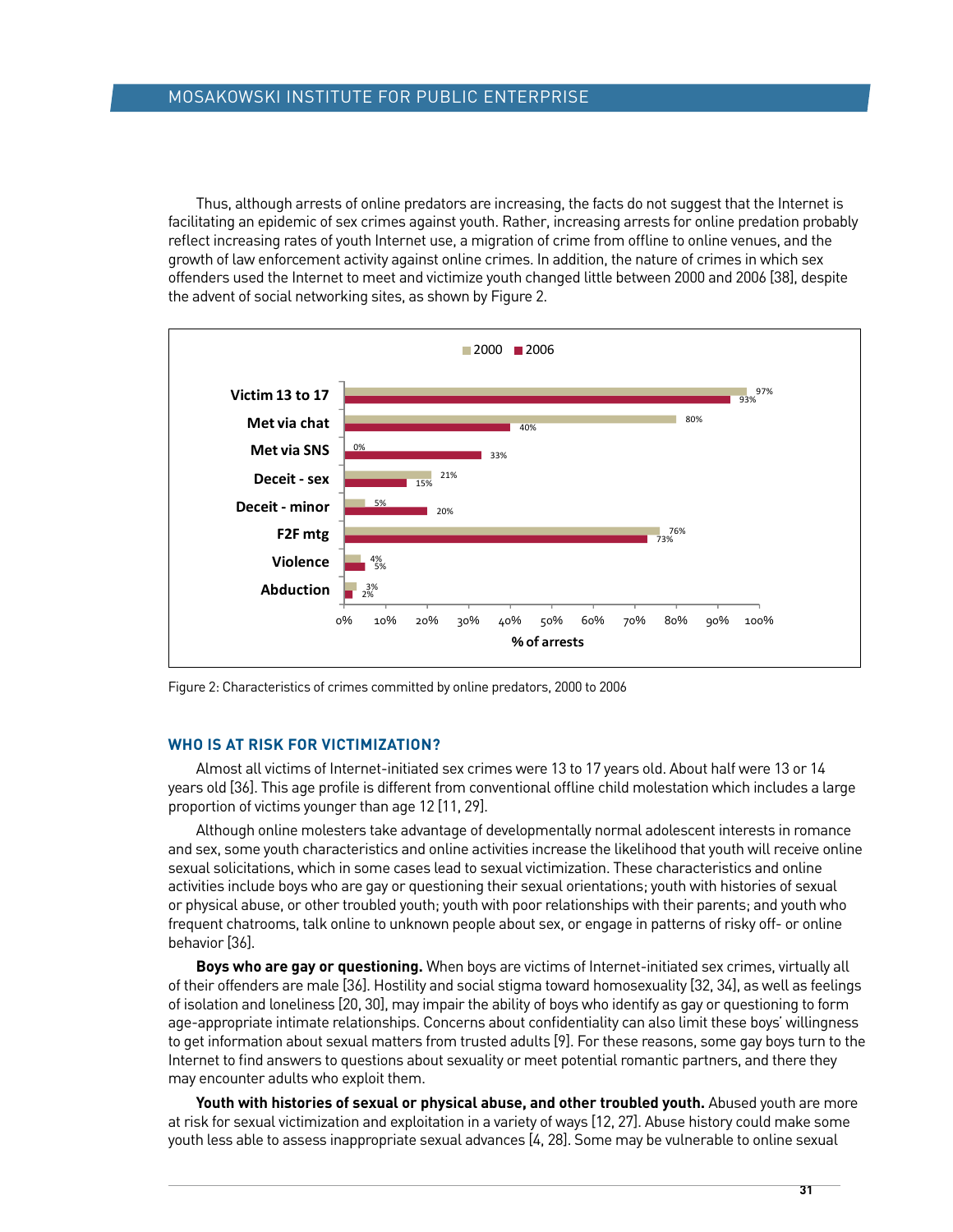advances because they are looking for attention and affection [16]. For some, prior abuse may trigger risky sexual behavior that directly invites online sexual advances. Moreover, delinquency, depression, and social interaction problems unrelated to abuse also may increase vulnerability. Adolescents of both sexes who are troubled with depression and related problems are more likely than other youth to form close online relationships with people they meet online [35].

**Youth with poor relationships with parents.** Adolescent girls who report a high degree of conflict with their parents and boys who report low parental monitoring are more likely than other youth to form close online relationships with people they meet online [35].

**Youth who visit chatrooms, talk online to unknown people about sex, or engage in patterns of risky off- or online behavior.** There is overlap between youth who visit chatrooms and the previously mentioned risk factors, in that adolescents who visit chatrooms are more likely to have problems with their parents; to suffer from sadness, loneliness, or depression; to have histories of sexual abuse; and to engage in risky behavior than those who do not visit chatrooms [3, 31]. Youth who are lonely, shy, or lacking in social skills may interact with others in chatrooms to compensate for problems they have forming friendships offline [26]. Thus, it is not surprising that visiting chatrooms is a risk factor for online sexual solicitations. In fact, about one third of youth who received online sexual solicitations in 2006 had received them in chatrooms [41].

 Other online behaviors also increase risk for online sexual solicitations. Youth who send personal information (e.g., name, telephone number, pictures) to unknown people or talk online to such people about sex are more likely to receive aggressive sexual solicitations—i.e., those that involve actual or attempted offline contact [23]. Overall, as the number of different online risk behaviors increases (see Table 1), so do the odds of online victimization [42]. Specifically, youth who engage in three or four different types of these online behaviors are 5 and 11 times more likely to report online sexual solicitation or harassment, respectively, than those who do not.

| <b>Online Risk Factor</b>                                         | % of Youth Engaging in it |
|-------------------------------------------------------------------|---------------------------|
| Posting personal information online                               | 56%                       |
| Interacting online with unknown people                            | 43%                       |
| Having unknown people on a buddy list                             | 35%                       |
| Using the Internet to make rude and nasty comments to others      | 28%                       |
| Sending personal information to unknown people met online         | 26%                       |
| Downloading images from file-sharing programs                     | 15%                       |
| Visiting X-rated sites on purpose                                 | 13%                       |
| Using the Internet to embarrass or harass people youth are mad at | 9%                        |
| Talking online to unknown people about sex                        | 5%                        |

Table 1: Online Risk Factors and the Percentage of Youth Who Engage in them Source: Ybarra et al., 2007

 Of youth Internet users ages 10 to 17, 15% were high-risk interactors who communicated online with unknown people and engaged in at least four of the other behaviors on the above list [37].

### **Who are the Offenders?**

 Although there is little research about the characteristics of online sexual predators, they appear to occupy a restricted range on the spectrum of the sex offender population and include few true pedophiles or violent or sadistic offenders [36]. Figure 3 presents the demographic and other histories of the men arrested in both our 2000 and 2006 surveys [38].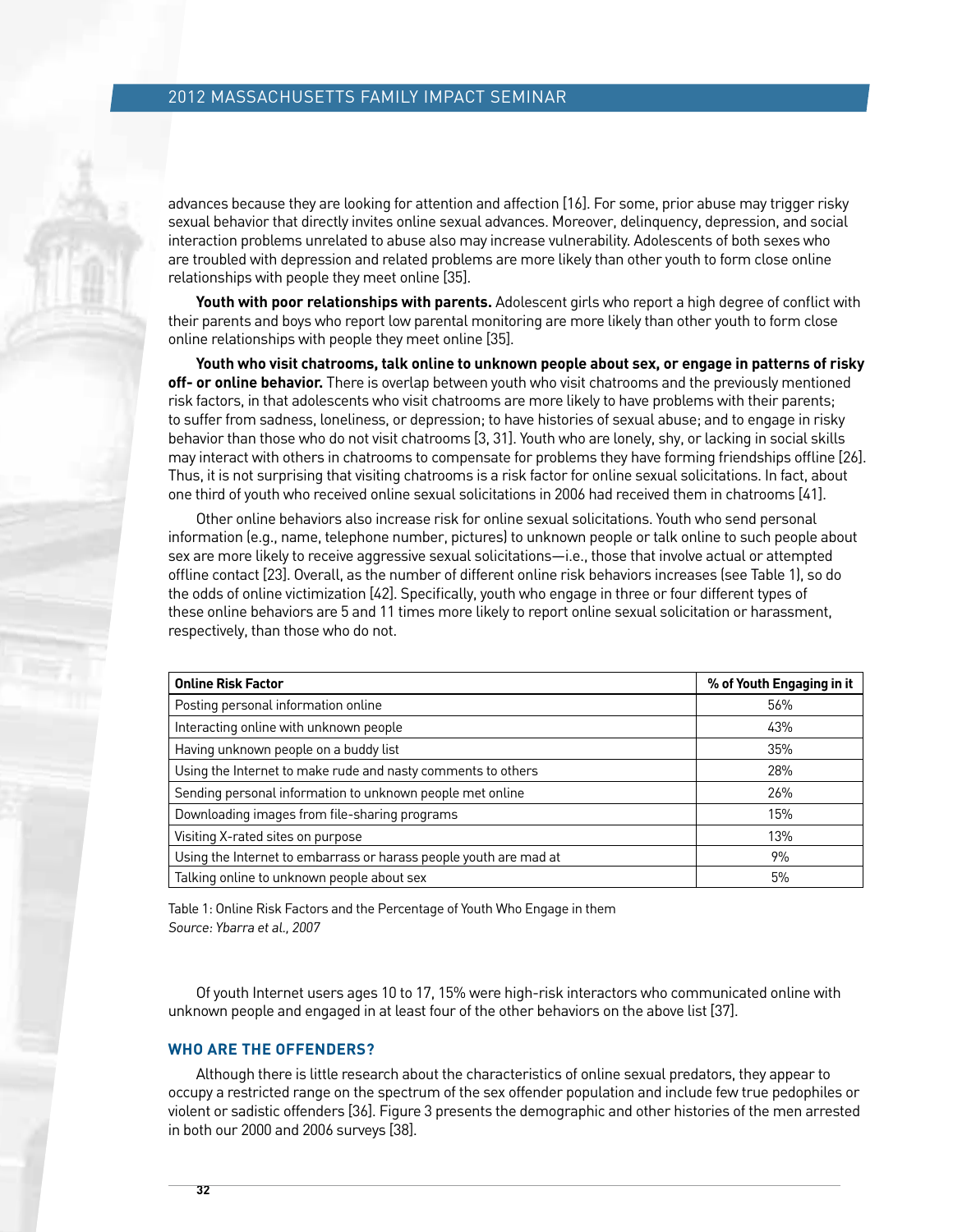## mosakowski institute for public enterprise



Figure 3: The characteristics of online predators, 2000 to 2006

 Because online child molesters primarily target adolescents, not young children [38], such offenders do not fit the clinical profile of pedophiles, who are, by definition, sexually attracted to prepubescent children [1].

 Nunez suggested several possible motivations among adults who pursue sex with adolescents [25], which could apply to online molesters. They may seek admiration from victims who are sexually responsive but naive, want to relive adolescent experiences, be inhibited by fear of adult partners, or desire the power and control they can exert over youth. Adult men who seek adolescent girls in offline environments are more likely to have criminal histories, less education, feelings of inadequacy, and arrested psychosocial development [15]. These offline offenders may be different from online child molesters, however. Some online child molesters may be primarily sexually attracted to adults but target adolescents for reasons that include impulse, curiosity, anger, or desire for power [16].

#### **Offenders caught by stings**

 One in eight offenders arrested in undercover operations had committed crimes against actual youth victims, which were discovered as a result of the undercover operation. Those who solicited undercover investigators were somewhat older and more middle class compared with those who solicited actual youth. They were also somewhat less likely to have prior arrests for sexual offenses against minors or for nonsexual offenses, or to have histories of violence or deviant sexual behavior. However, both groups had equally high rates of child pornography possession (about 40%) and rates of substance abuse (about 15%) [38].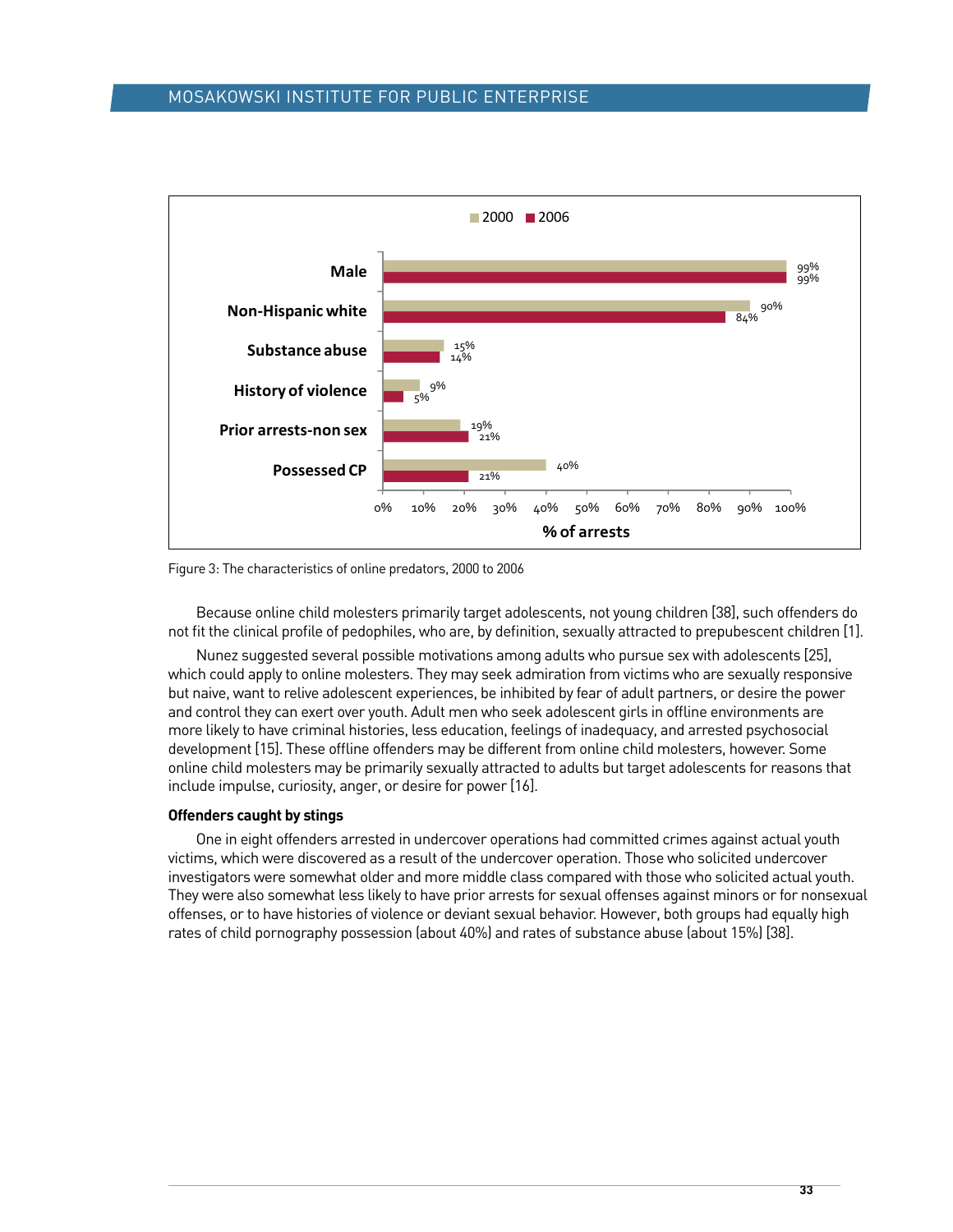#### **What Is Being and Can be Done**

 Over the six years between the two studies, we saw considerable law enforcement mobilization in response to online predators; there has been a marked increase in arrests of those who would try to use the Internet to recruit minors for sexual activity.

 Most of these arrests have occurred through the use of undercover decoys posing online as young adolescents. Our earlier evaluation of this law enforcement activity suggested that overall this was being carried out responsibly by specially trained officers in multiagency operations, and that it had resulted in conviction rates as high as or higher than other sex crime investigations [22]. Given the overall declines in sex crimes against minors and in the absence of evidence that police authority is being abused, we are inclined to see this as a sign of a successful initiative to deploy law enforcement in a domain where criminal sexual activities may be migrating, as well as the successful adaptation of new technology to improve police effectiveness.

 Prevention should also be targeted to the general audience of adolescents [2]. Because one quarter of the victims were 13-year-olds, these prevention discussions need to start in earliest adolescence [36]. One avenue is to educate teenagers directly about why such relationships are a bad idea. Young teens may not be fully aware that the adults in these relationships are committing crimes and can go to jail. They have probably not considered the publicity, embarrassment, and life disruption likely to accompany a public revelation of such a relationship. They may benefit from understanding the manipulations that adult offenders engage in, and from understanding that adults who care about their well-being would not propose sexual relationships or involve them in risky encounters. They should be informed of why such romances end quickly, even when not discovered, and how frequently the offenders have other partners. They should know that corresponding with adults trolling for teenage partners can encourage offenders and endanger other youth, even when relationships are confined to the Internet. They need to be told bluntly that any sexual pictures they pose for may end up on the Internet or as evidence in a courtroom [36].

## **What Is BEING and Can be Done in Massachusetts**

 Most of these relationships fall under statutory rape laws. Massachusetts has set guidelines as to what is considered statutory rape and appropriate punishment based on the age of both parties involved and whether the adult is a repeat offender (Part 5, Title 1, Chapter 265, Section 23). Massachusetts has also enacted laws to protect minors from violent or obvious threats to safety that take place either on- or off-line including protection from sex offenders, forced or unsolicited sex, and criminal harassment. Finally, there are laws tailored to online or media interactions that protect victims against criminal harassment if that harassment causes significant distress. Thus, Massachusetts is clearly focused on protecting children from sex offenders and threats that exist both on- and off-line.

 There are some bills currently in the legislature that relate to this issue of online predators, which includes H.2405 (2011): An Act creating a task force to study the use of the internet by sex offenders. This bill proposes to create a task force to report on electronic communications and the feasibility of tracking sex offender internet use, via methods including but not limited to: (1) internet protocol addresses, (2) media access control addresses, (3) internet service providers, (4) electronic mail, and (5) instant messaging. The task force's study shall address, but not be limited to, the following areas: (1) current laws and regulations; (2) other states laws, regulations, and efforts; (3) the feasibility of registration of sex offenders' online addresses; and (4) relevant civil liberties issues.

 Related to this bill, our 2006 study found that only 4% of online predators arrested for crimes against youth victims were registered sex offenders, as were 2% of those arrested for soliciting undercover investigators [38]. Thus, policies targeted at registered sex offenders are aimed at a very small part of the problem. Internet safety needs to be designed with the assumption that most online predators are not registered offenders and have no prior record. Thus, other mechanisms for deterring this behavior need to be designed.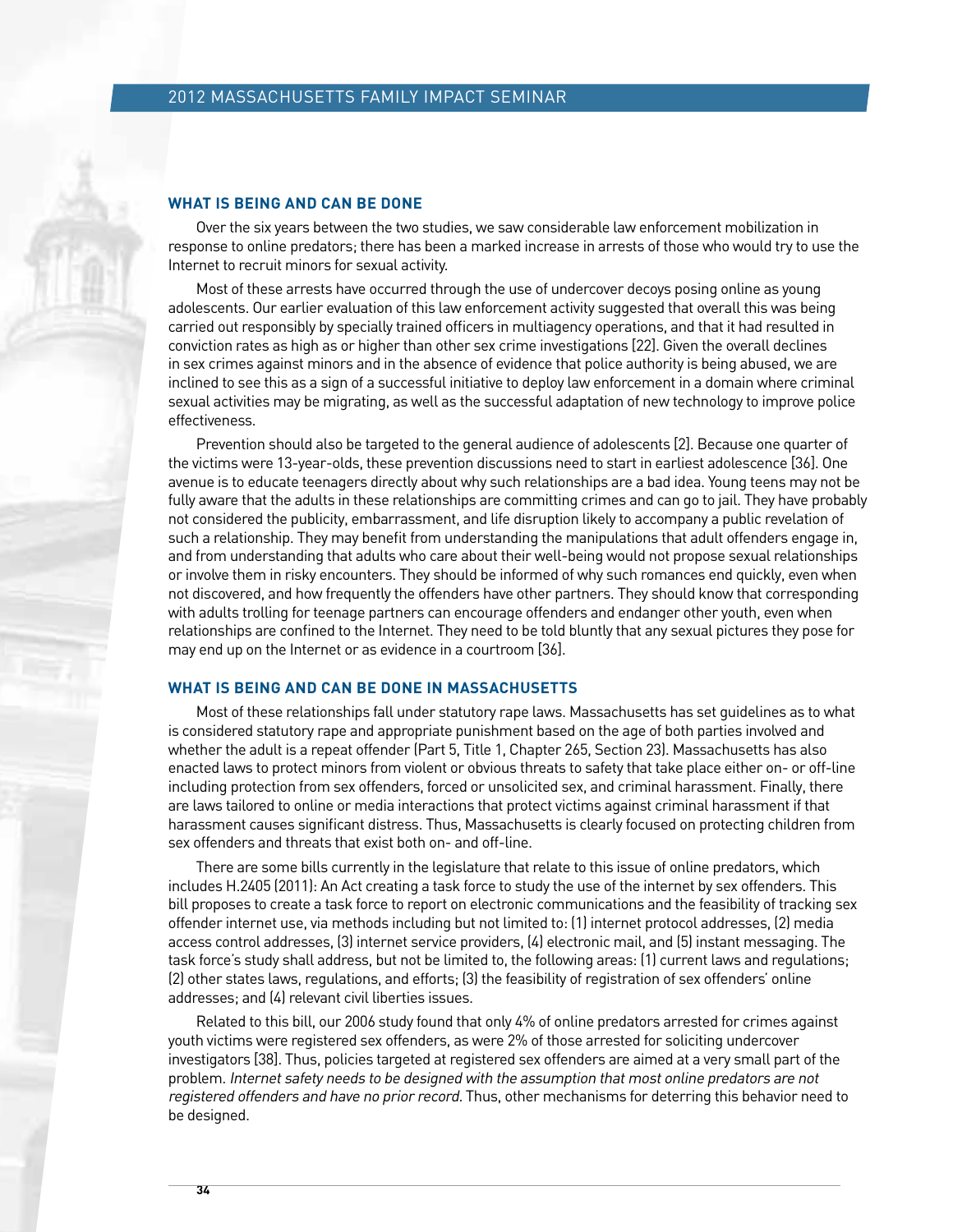Victims are most often at-risk youth who have previously been abused or already have problems in school or at home. The connection between at-risk youth and online activity has yet to be recognized in legislation. S.981 proposes the opening of five teen drop-in centers, where teens can go to seek free and confidential mental health services and access to information and support groups for whatever it is they are going through. This bill is geared toward giving youth a safe place to seek information about mental health or other issues and does not directly address the issue of at-risk youth and online predators, but it can provide at-risk youth a safety net and social support network that steers them away from risky online behavior.

### **References**

- 1. American Psychiatric Association. (2000). Diagnostic and statistical manual of mental disorders (4th ed., text rev.). Washington, DC: Author.
- 2. Anderson, C. (2002). A prevention view on the compliant child victim. APSAC Advisor (Special issue), 14, 16-18.
- 3. Beebe, T. J., Asche, S. E., Harrison, P. A., & Quinlan, K. B. (2004). Heightened vulnerability and increased risk-taking among adolescent chatroom users: Results from a statewide school survey. Journal of Adolescent Health, 35, 116–123.
- 4. Berliner, L., & Elliott, D. M. (2002). Sexual abuse of children. In The APSAC handbook on child maltreatment (2nd ed., pp. 55–78). Thousand Oaks, CA: Sage.
- 5. Blustein, C. (2007, May 21). Summer break is cause for extra vigilance online. Tampa Tribune. Retrieved July 18, 2007, from LexisNexis database.
- 6. Crimaldi, L. (2007, May 26). Cops, child advocates offer advice to keep kids safe from Web of predators. The Boston Herald. Retrieved July 18, 2007, from LexisNexis database.
- 7. Darroch, J. E., Landry, D. J., & Oslak, S. (1999). Age differences between sexual partners in the United States. Family Planning Perspectives, 31, 160–167.
- 8. Donovan, P. (1997, January–February). Can statutory rape laws be effective in preventing adolescent pregnancy? Family Planning Perspectives, 29, 30–34; 40.
- 9. Dubow, E. F., Lovko, K. R., & Kausch, D. F. (1990). Demographic differences in adolescents' health concerns and perceptions of helping agents. Journal of Clinical Child Psychology, 19, 44–54.
- 10. Filosa, G. (2007, March 24). Online profiles attracting sexual predators, feds warn; Teen sites being used as victim directories. The Times-Picayune. Retrieved July 18, 2007, from LexisNexis database.
- 11. Finkelhor, D., & Baron, L. (1986). High-risk children. In D. Finkelhor & Associates (Eds.), A sourcebook on child sexual abuse (pp. 60–88). Beverly Hills, CA: Sage.
- 12. Finkelhor, D., Ormrod, R. K., & Turner, H. (2007). Revictimization patterns in a national longitudinal sample of children and youth. Child Abuse & Neglect, 31, 479–502.
- 13. Gintz, S. (2007, March 8). Parents urged to monitor children's Internet usage. Fosters Daily Democrat. Retrieved July 20, 2007, from http://www.fosters.com/apps/pbcs.dll/article?AID\_/20070308/FOSTERS01/103080242&Search ID\_73289145425618
- 14. Halpern, C. T., Kaestle, C. E., & Hallfors, D. D. (2007). Perceived physical maturity, age of romantic partner, and adolescent risk behavior. Prevention Science, 8, 1–10.
- 15. Hines, D.A., & Finkelhor, D. (2007). Statutory sex crime relationships between juveniles and adults: A review of social scientific research. Aggression & Violent Behavior, 12, 300–314.
- 16. Lanning, K. V. (2002). Law enforcement perspective on the compliant child victim. The APSAC Advisor, 14 (2), 4-9.
- 17. Lenhart A, Rainie L, Lewis O. (2001). Teenage life online: The rise of the instant-message generation and the Internet's impact on friendships and family relationships. Washington, D.C.: Pew Internet & American Life Project.
- 18. Macgill AR. (2007). Parent and teenager Internet use. Washington, DC: PEW/Internet.
- 19. Manlove, J., Moore, K. A., Liechty, J., Ikramullah, E., & Cottingham, S. (2005). Sex between young teens and older individuals: <sup>A</sup> demographic portrait. Washington, DC: Child Trends.
- 20. Martin, J. I., & D'Augelli, A. R. (2003). How lonely are gay and lesbian youth? Psychological Reports, 93, 486.
- 21. Medina, J. (2007, May 6). States weigh laws to block Web predators. The New York Times, p. 29.
- 22. Mitchell, K. J., Wolak, J., & Finkelhor, D. (2005). Police posing as juveniles online to catch sex offenders: Is it working? Sexual Abuse: A Journal of Research and Treatment, 17 (3):241-267.